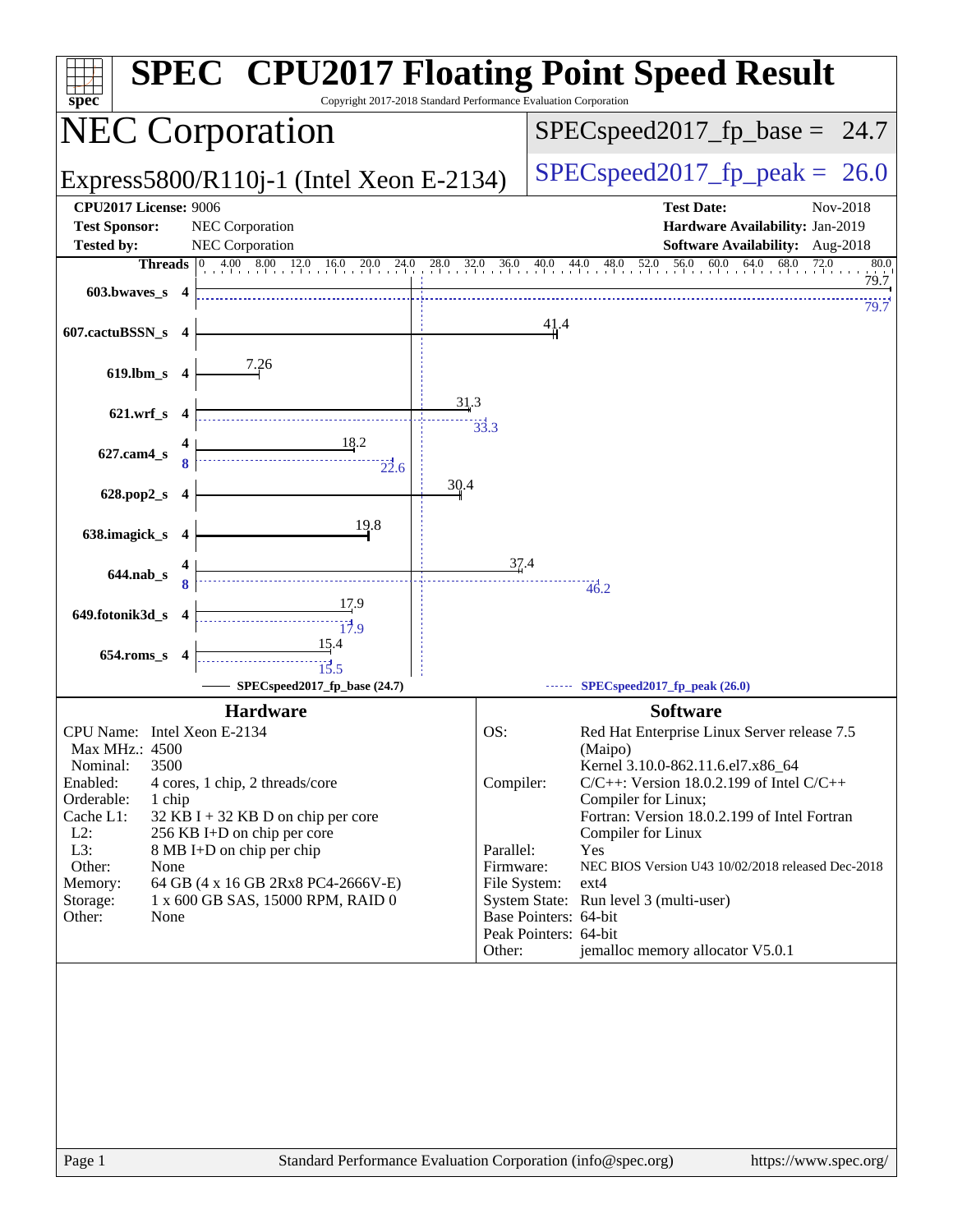#### **[spec](http://www.spec.org/) [SPEC CPU2017 Floating Point Speed Result](http://www.spec.org/auto/cpu2017/Docs/result-fields.html#SPECCPU2017FloatingPointSpeedResult)** Copyright 2017-2018 Standard Performance Evaluation Corporation NEC Corporation Express5800/R110j-1 (Intel Xeon E-2134) [SPECspeed2017\\_fp\\_peak =](http://www.spec.org/auto/cpu2017/Docs/result-fields.html#SPECspeed2017fppeak) 26.0  $SPECspeed2017_fp\_base = 24.7$ **[CPU2017 License:](http://www.spec.org/auto/cpu2017/Docs/result-fields.html#CPU2017License)** 9006 **[Test Date:](http://www.spec.org/auto/cpu2017/Docs/result-fields.html#TestDate)** Nov-2018 **[Test Sponsor:](http://www.spec.org/auto/cpu2017/Docs/result-fields.html#TestSponsor)** NEC Corporation **[Hardware Availability:](http://www.spec.org/auto/cpu2017/Docs/result-fields.html#HardwareAvailability)** Jan-2019 **[Tested by:](http://www.spec.org/auto/cpu2017/Docs/result-fields.html#Testedby)** NEC Corporation **[Software Availability:](http://www.spec.org/auto/cpu2017/Docs/result-fields.html#SoftwareAvailability)** Aug-2018 **[Results Table](http://www.spec.org/auto/cpu2017/Docs/result-fields.html#ResultsTable) [Benchmark](http://www.spec.org/auto/cpu2017/Docs/result-fields.html#Benchmark) [Threads](http://www.spec.org/auto/cpu2017/Docs/result-fields.html#Threads) [Seconds](http://www.spec.org/auto/cpu2017/Docs/result-fields.html#Seconds) [Ratio](http://www.spec.org/auto/cpu2017/Docs/result-fields.html#Ratio) [Seconds](http://www.spec.org/auto/cpu2017/Docs/result-fields.html#Seconds) [Ratio](http://www.spec.org/auto/cpu2017/Docs/result-fields.html#Ratio) [Seconds](http://www.spec.org/auto/cpu2017/Docs/result-fields.html#Seconds) [Ratio](http://www.spec.org/auto/cpu2017/Docs/result-fields.html#Ratio) Base [Threads](http://www.spec.org/auto/cpu2017/Docs/result-fields.html#Threads) [Seconds](http://www.spec.org/auto/cpu2017/Docs/result-fields.html#Seconds) [Ratio](http://www.spec.org/auto/cpu2017/Docs/result-fields.html#Ratio) [Seconds](http://www.spec.org/auto/cpu2017/Docs/result-fields.html#Seconds) [Ratio](http://www.spec.org/auto/cpu2017/Docs/result-fields.html#Ratio) [Seconds](http://www.spec.org/auto/cpu2017/Docs/result-fields.html#Seconds) [Ratio](http://www.spec.org/auto/cpu2017/Docs/result-fields.html#Ratio) Peak** [603.bwaves\\_s](http://www.spec.org/auto/cpu2017/Docs/benchmarks/603.bwaves_s.html) 4 740 79.7 741 79.6 **[740](http://www.spec.org/auto/cpu2017/Docs/result-fields.html#Median) [79.7](http://www.spec.org/auto/cpu2017/Docs/result-fields.html#Median)** 4 740 79.7 740 79.7 **[740](http://www.spec.org/auto/cpu2017/Docs/result-fields.html#Median) [79.7](http://www.spec.org/auto/cpu2017/Docs/result-fields.html#Median)** [607.cactuBSSN\\_s](http://www.spec.org/auto/cpu2017/Docs/benchmarks/607.cactuBSSN_s.html) 4 **[403](http://www.spec.org/auto/cpu2017/Docs/result-fields.html#Median) [41.4](http://www.spec.org/auto/cpu2017/Docs/result-fields.html#Median)** 406 41.0 402 41.5 4 **[403](http://www.spec.org/auto/cpu2017/Docs/result-fields.html#Median) [41.4](http://www.spec.org/auto/cpu2017/Docs/result-fields.html#Median)** 406 41.0 402 41.5 [619.lbm\\_s](http://www.spec.org/auto/cpu2017/Docs/benchmarks/619.lbm_s.html) 4 **[721](http://www.spec.org/auto/cpu2017/Docs/result-fields.html#Median) [7.26](http://www.spec.org/auto/cpu2017/Docs/result-fields.html#Median)** 722 7.25 721 7.27 4 **[721](http://www.spec.org/auto/cpu2017/Docs/result-fields.html#Median) [7.26](http://www.spec.org/auto/cpu2017/Docs/result-fields.html#Median)** 722 7.25 721 7.27 [621.wrf\\_s](http://www.spec.org/auto/cpu2017/Docs/benchmarks/621.wrf_s.html) 4 420 31.5 **[422](http://www.spec.org/auto/cpu2017/Docs/result-fields.html#Median) [31.3](http://www.spec.org/auto/cpu2017/Docs/result-fields.html#Median)** 422 31.3 4 397 33.3 **[397](http://www.spec.org/auto/cpu2017/Docs/result-fields.html#Median) [33.3](http://www.spec.org/auto/cpu2017/Docs/result-fields.html#Median)** 398 33.3 [627.cam4\\_s](http://www.spec.org/auto/cpu2017/Docs/benchmarks/627.cam4_s.html) 4 488 18.2 **[488](http://www.spec.org/auto/cpu2017/Docs/result-fields.html#Median) [18.2](http://www.spec.org/auto/cpu2017/Docs/result-fields.html#Median)** 489 18.1 8 393 22.6 392 22.6 **[392](http://www.spec.org/auto/cpu2017/Docs/result-fields.html#Median) [22.6](http://www.spec.org/auto/cpu2017/Docs/result-fields.html#Median)** [628.pop2\\_s](http://www.spec.org/auto/cpu2017/Docs/benchmarks/628.pop2_s.html) 4 392 30.3 390 30.4 **[391](http://www.spec.org/auto/cpu2017/Docs/result-fields.html#Median) [30.4](http://www.spec.org/auto/cpu2017/Docs/result-fields.html#Median)** 4 392 30.3 390 30.4 **[391](http://www.spec.org/auto/cpu2017/Docs/result-fields.html#Median) [30.4](http://www.spec.org/auto/cpu2017/Docs/result-fields.html#Median)** [638.imagick\\_s](http://www.spec.org/auto/cpu2017/Docs/benchmarks/638.imagick_s.html) 4 731 19.7 **[729](http://www.spec.org/auto/cpu2017/Docs/result-fields.html#Median) [19.8](http://www.spec.org/auto/cpu2017/Docs/result-fields.html#Median)** 725 19.9 4 731 19.7 **[729](http://www.spec.org/auto/cpu2017/Docs/result-fields.html#Median) [19.8](http://www.spec.org/auto/cpu2017/Docs/result-fields.html#Median)** 725 19.9 [644.nab\\_s](http://www.spec.org/auto/cpu2017/Docs/benchmarks/644.nab_s.html) 4 472 37.0 467 37.5 **[467](http://www.spec.org/auto/cpu2017/Docs/result-fields.html#Median) [37.4](http://www.spec.org/auto/cpu2017/Docs/result-fields.html#Median)** 8 378 46.2 **[378](http://www.spec.org/auto/cpu2017/Docs/result-fields.html#Median) [46.2](http://www.spec.org/auto/cpu2017/Docs/result-fields.html#Median)** 378 46.2 [649.fotonik3d\\_s](http://www.spec.org/auto/cpu2017/Docs/benchmarks/649.fotonik3d_s.html) 4 509 17.9 **[509](http://www.spec.org/auto/cpu2017/Docs/result-fields.html#Median) [17.9](http://www.spec.org/auto/cpu2017/Docs/result-fields.html#Median)** 510 17.9 4 509 17.9 511 17.8 **[510](http://www.spec.org/auto/cpu2017/Docs/result-fields.html#Median) [17.9](http://www.spec.org/auto/cpu2017/Docs/result-fields.html#Median)**

[654.roms\\_s](http://www.spec.org/auto/cpu2017/Docs/benchmarks/654.roms_s.html) 4 **[1019](http://www.spec.org/auto/cpu2017/Docs/result-fields.html#Median) [15.4](http://www.spec.org/auto/cpu2017/Docs/result-fields.html#Median)** 1019 15.4 1020 15.4 4 1018 15.5 1016 15.5 **[1018](http://www.spec.org/auto/cpu2017/Docs/result-fields.html#Median) [15.5](http://www.spec.org/auto/cpu2017/Docs/result-fields.html#Median) [SPECspeed2017\\_fp\\_base =](http://www.spec.org/auto/cpu2017/Docs/result-fields.html#SPECspeed2017fpbase) 24.7**

**[SPECspeed2017\\_fp\\_peak =](http://www.spec.org/auto/cpu2017/Docs/result-fields.html#SPECspeed2017fppeak) 26.0**

Results appear in the [order in which they were run.](http://www.spec.org/auto/cpu2017/Docs/result-fields.html#RunOrder) Bold underlined text [indicates a median measurement](http://www.spec.org/auto/cpu2017/Docs/result-fields.html#Median).

### **[Operating System Notes](http://www.spec.org/auto/cpu2017/Docs/result-fields.html#OperatingSystemNotes)**

Stack size set to unlimited using "ulimit -s unlimited"

### **[General Notes](http://www.spec.org/auto/cpu2017/Docs/result-fields.html#GeneralNotes)**

Environment variables set by runcpu before the start of the run: KMP\_AFFINITY = "granularity=fine,compact,1,0" LD\_LIBRARY\_PATH = "/home/cpu2017/lib/ia32:/home/cpu2017/lib/intel64:/home/cpu2017/je5.0.1-32:/home/cpu2017/je5.0.1-64" OMP\_STACKSIZE = "192M"

 Binaries compiled on a system with 1x Intel Core i7-6700K CPU + 32GB RAM memory using Redhat Enterprise Linux 7.5 Transparent Huge Pages enabled by default Prior to runcpu invocation Filesystem page cache synced and cleared with: sync; echo 3 > /proc/sys/vm/drop\_caches

 Yes: The test sponsor attests, as of date of publication, that CVE-2017-5754 (Meltdown) is mitigated in the system as tested and documented. Yes: The test sponsor attests, as of date of publication, that CVE-2017-5753 (Spectre variant 1) is mitigated in the system as tested and documented. Yes: The test sponsor attests, as of date of publication, that CVE-2017-5715 (Spectre variant 2) is mitigated in the system as tested and documented.

 jemalloc, a general purpose malloc implementation built with the RedHat Enterprise 7.5, and the system compiler gcc 4.8.5 sources available from jemalloc.net or <https://github.com/jemalloc/jemalloc/releases>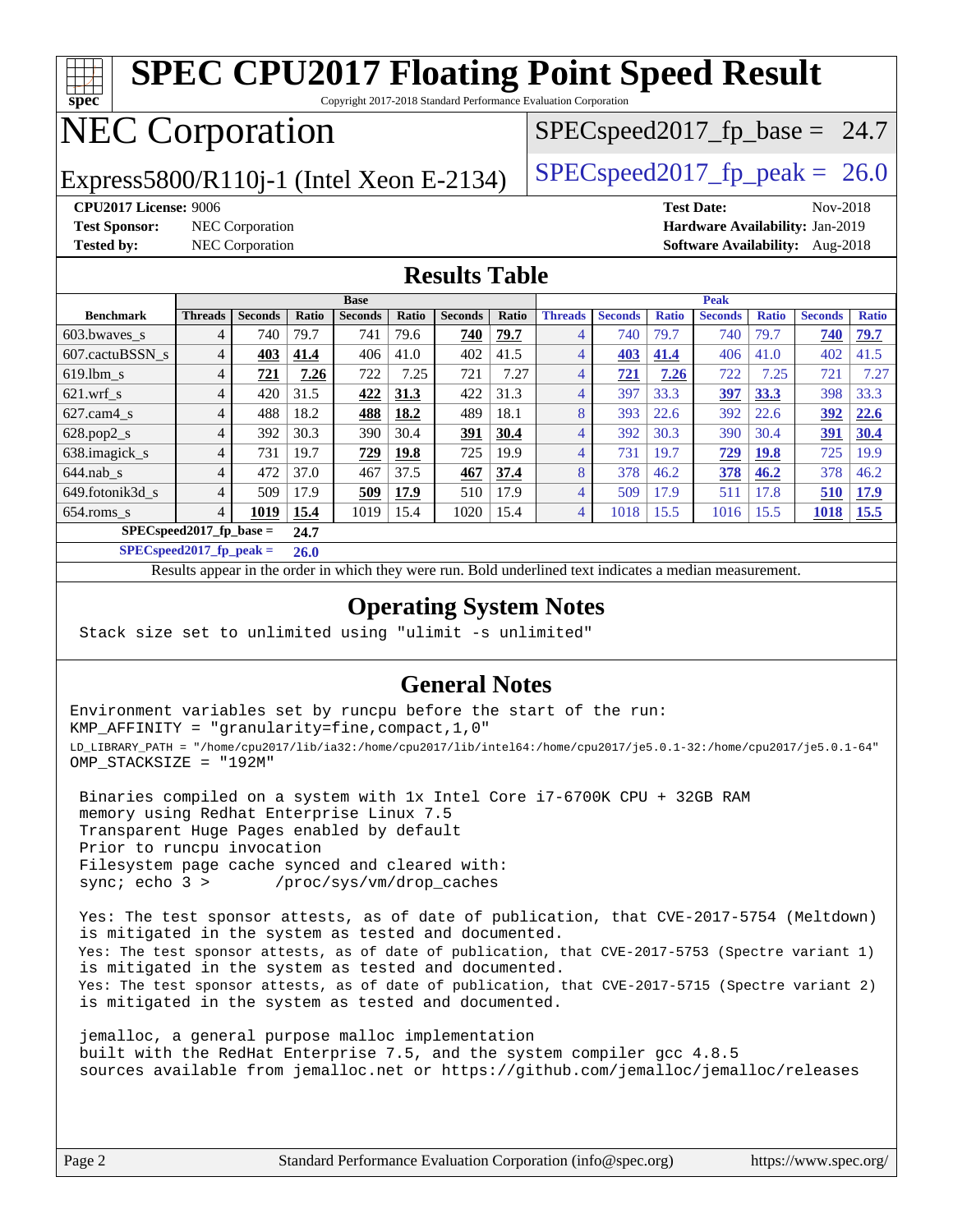| spec <sup>®</sup>                                                                                                                                                                                                                                                                                                                                                                                                                                                                                                                                                                                                                                                                                                           | Copyright 2017-2018 Standard Performance Evaluation Corporation                                                                                                                                                                                                        | <b>SPEC CPU2017 Floating Point Speed Result</b>                                                                                                             |  |
|-----------------------------------------------------------------------------------------------------------------------------------------------------------------------------------------------------------------------------------------------------------------------------------------------------------------------------------------------------------------------------------------------------------------------------------------------------------------------------------------------------------------------------------------------------------------------------------------------------------------------------------------------------------------------------------------------------------------------------|------------------------------------------------------------------------------------------------------------------------------------------------------------------------------------------------------------------------------------------------------------------------|-------------------------------------------------------------------------------------------------------------------------------------------------------------|--|
| <b>NEC Corporation</b>                                                                                                                                                                                                                                                                                                                                                                                                                                                                                                                                                                                                                                                                                                      |                                                                                                                                                                                                                                                                        | $SPEC speed2017_fp\_base = 24.7$                                                                                                                            |  |
| Express5800/R110j-1 (Intel Xeon E-2134)                                                                                                                                                                                                                                                                                                                                                                                                                                                                                                                                                                                                                                                                                     |                                                                                                                                                                                                                                                                        | $SPEC speed2017_fp\_peak = 26.0$                                                                                                                            |  |
| <b>CPU2017 License: 9006</b>                                                                                                                                                                                                                                                                                                                                                                                                                                                                                                                                                                                                                                                                                                |                                                                                                                                                                                                                                                                        | <b>Test Date:</b><br>Nov-2018                                                                                                                               |  |
| <b>Test Sponsor:</b><br>NEC Corporation<br><b>Tested by:</b><br>NEC Corporation                                                                                                                                                                                                                                                                                                                                                                                                                                                                                                                                                                                                                                             |                                                                                                                                                                                                                                                                        | Hardware Availability: Jan-2019<br>Software Availability: Aug-2018                                                                                          |  |
|                                                                                                                                                                                                                                                                                                                                                                                                                                                                                                                                                                                                                                                                                                                             | <b>Platform Notes</b>                                                                                                                                                                                                                                                  |                                                                                                                                                             |  |
| BIOS Settings:<br>Thermal Configuration: Maximum Cooling<br>Workload Profile: Custom<br>Intel Virtualization Technology (Intel VT): Disabled<br>Energy Efficient Turbo: Disabled<br>Sysinfo program /home/cpu2017/bin/sysinfo<br>Rev: r5974 of 2018-05-19 9bcde8f2999c33d61f64985e45859ea9<br>running on r110j1 Wed Nov 21 20:05:37 2018<br>SUT (System Under Test) info as seen by some common utilities.<br>For more information on this section, see<br>https://www.spec.org/cpu2017/Docs/config.html#sysinfo<br>From /proc/cpuinfo<br>model name : $Intel(R)$ Xeon $(R)$ E-2134 CPU @ 3.50GHz<br>"physical id"s (chips)<br>$\mathbf{1}$<br>8 "processors"<br>cpu cores : 4<br>siblings : 8<br>physical 0: cores 0 1 2 3 |                                                                                                                                                                                                                                                                        | cores, siblings (Caution: counting these is hw and system dependent. The following<br>excerpts from /proc/cpuinfo might not be reliable. Use with caution.) |  |
| From 1scpu:<br>Architecture:<br>$CPU$ op-mode( $s$ ):<br>Byte Order:<br>CPU(s):<br>On-line CPU $(s)$ list:<br>Thread(s) per core:<br>Core(s) per socket:<br>Socket(s):<br>NUMA node(s):<br>Vendor ID:<br>CPU family:<br>Model:<br>Model name:<br>Stepping:<br>CPU MHz:<br>CPU max MHz:<br>CPU min MHz:<br>BogoMIPS:<br>Virtualization:<br>L1d cache:<br>Lli cache:<br>L2 cache:<br>L3 cache:                                                                                                                                                                                                                                                                                                                                | x86 64<br>$32$ -bit, $64$ -bit<br>Little Endian<br>8<br>$0 - 7$<br>2<br>4<br>1<br>$\mathbf{1}$<br>GenuineIntel<br>6<br>158<br>$Intel(R) Xeon(R) E-2134 CPU @ 3.50GHz$<br>10<br>4411.315<br>4500.0000<br>800.0000<br>7008.00<br>$VT - x$<br>32K<br>32K<br>256K<br>8192K |                                                                                                                                                             |  |
| (Continued on next page)                                                                                                                                                                                                                                                                                                                                                                                                                                                                                                                                                                                                                                                                                                    |                                                                                                                                                                                                                                                                        |                                                                                                                                                             |  |
| Page 3                                                                                                                                                                                                                                                                                                                                                                                                                                                                                                                                                                                                                                                                                                                      | Standard Performance Evaluation Corporation (info@spec.org)                                                                                                                                                                                                            | https://www.spec.org/                                                                                                                                       |  |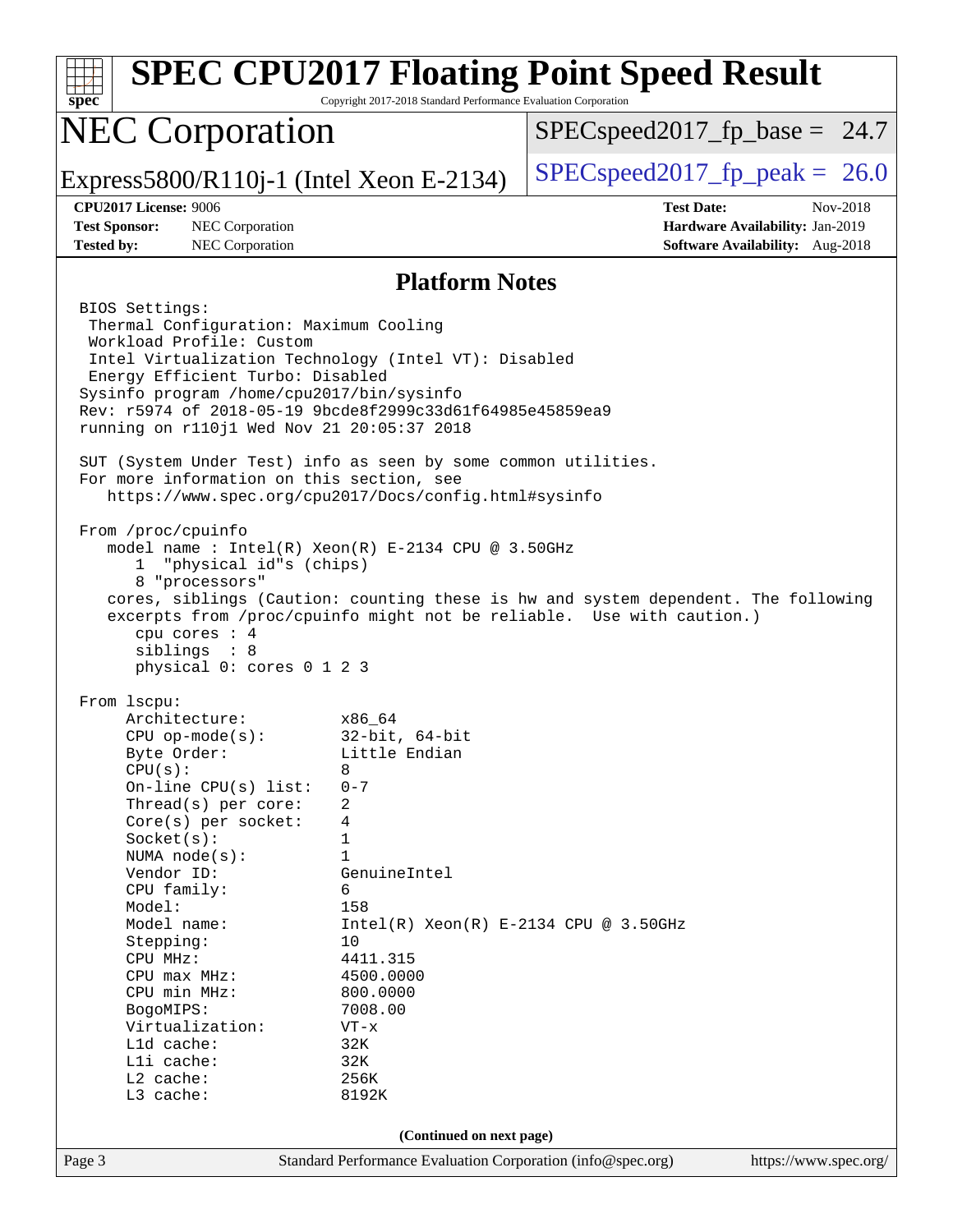| <b>SPEC CPU2017 Floating Point Speed Result</b><br>Copyright 2017-2018 Standard Performance Evaluation Corporation<br>$spec^*$                                                                                                                                                                                                                                                                                                                                                                                                                                                                                                                                                                                                                                                                                                                                                                                                                                                                                                                                                                                                                                                             |                                                                  |  |  |
|--------------------------------------------------------------------------------------------------------------------------------------------------------------------------------------------------------------------------------------------------------------------------------------------------------------------------------------------------------------------------------------------------------------------------------------------------------------------------------------------------------------------------------------------------------------------------------------------------------------------------------------------------------------------------------------------------------------------------------------------------------------------------------------------------------------------------------------------------------------------------------------------------------------------------------------------------------------------------------------------------------------------------------------------------------------------------------------------------------------------------------------------------------------------------------------------|------------------------------------------------------------------|--|--|
| <b>NEC Corporation</b>                                                                                                                                                                                                                                                                                                                                                                                                                                                                                                                                                                                                                                                                                                                                                                                                                                                                                                                                                                                                                                                                                                                                                                     | $SPEC speed2017_fp\_base = 24.7$                                 |  |  |
| Express5800/R110j-1 (Intel Xeon E-2134)                                                                                                                                                                                                                                                                                                                                                                                                                                                                                                                                                                                                                                                                                                                                                                                                                                                                                                                                                                                                                                                                                                                                                    | $SPEC speed2017_fp\_peak = 26.0$                                 |  |  |
| <b>CPU2017 License: 9006</b><br>NEC Corporation<br><b>Test Sponsor:</b>                                                                                                                                                                                                                                                                                                                                                                                                                                                                                                                                                                                                                                                                                                                                                                                                                                                                                                                                                                                                                                                                                                                    | <b>Test Date:</b><br>Nov-2018<br>Hardware Availability: Jan-2019 |  |  |
| <b>Tested by:</b><br>NEC Corporation                                                                                                                                                                                                                                                                                                                                                                                                                                                                                                                                                                                                                                                                                                                                                                                                                                                                                                                                                                                                                                                                                                                                                       | Software Availability: Aug-2018                                  |  |  |
| <b>Platform Notes (Continued)</b>                                                                                                                                                                                                                                                                                                                                                                                                                                                                                                                                                                                                                                                                                                                                                                                                                                                                                                                                                                                                                                                                                                                                                          |                                                                  |  |  |
| NUMA node0 CPU(s):<br>$0 - 7$<br>Flagg:<br>pat pse36 clflush dts acpi mmx fxsr sse sse2 ss ht tm pbe syscall nx pdpelgb rdtscp<br>lm constant_tsc art arch_perfmon pebs bts rep_good nopl xtopology nonstop_tsc<br>aperfmperf eagerfpu pni pclmulqdq dtes64 monitor ds_cpl vmx smx est tm2 ssse3 sdbg<br>fma cx16 xtpr pdcm pcid sse4_1 sse4_2 x2apic movbe popcnt tsc_deadline_timer aes<br>xsave avx f16c rdrand lahf_lm abm 3dnowprefetch epb intel_pt ssbd ibrs ibpb stibp<br>tpr_shadow vnmi flexpriority ept vpid fsgsbase tsc_adjust bmil hle avx2 smep bmi2<br>erms invpcid rtm mpx rdseed adx smap clflushopt xsaveopt xsavec xgetbvl dtherm ida<br>arat pln pts hwp hwp_notify hwp_act_window hwp_epp spec_ctrl intel_stibp flush_l1d<br>/proc/cpuinfo cache data<br>cache size : 8192 KB<br>From numactl --hardware WARNING: a numactl 'node' might or might not correspond to a<br>physical chip.<br>available: 1 nodes (0)<br>node 0 cpus: 0 1 2 3 4 5 6 7<br>node 0 size: 65386 MB<br>node 0 free: 63482 MB<br>node distances:<br>0<br>node<br>0 :<br>10<br>From /proc/meminfo<br>65821576 kB<br>MemTotal:<br>HugePages_Total:<br>$\overline{0}$<br>Hugepagesize:<br>2048 kB | fpu vme de pse tsc msr pae mce cx8 apic sep mtrr pge mca cmov    |  |  |
| From /etc/*release* /etc/*version*<br>os-release:<br>NAME="Red Hat Enterprise Linux Server"<br>VERSION="7.5 (Maipo)"<br>ID="rhel"<br>ID_LIKE="fedora"<br>VARIANT="Server"<br>VARIANT_ID="server"<br>VERSION_ID="7.5"<br>PRETTY_NAME="Red Hat Enterprise Linux Server 7.5 (Maipo)"<br>redhat-release: Red Hat Enterprise Linux Server release 7.5 (Maipo)<br>system-release: Red Hat Enterprise Linux Server release 7.5 (Maipo)<br>system-release-cpe: cpe:/o:redhat:enterprise_linux:7.5:ga:server<br>uname $-a$ :<br>Linux r110j1 3.10.0-862.11.6.el7.x86_64 #1 SMP Fri Aug 10 16:55:11 UTC 2018 x86_64<br>x86_64 x86_64 GNU/Linux<br>(Continued on next page)                                                                                                                                                                                                                                                                                                                                                                                                                                                                                                                           |                                                                  |  |  |
|                                                                                                                                                                                                                                                                                                                                                                                                                                                                                                                                                                                                                                                                                                                                                                                                                                                                                                                                                                                                                                                                                                                                                                                            |                                                                  |  |  |

Page 4 Standard Performance Evaluation Corporation [\(info@spec.org\)](mailto:info@spec.org) <https://www.spec.org/>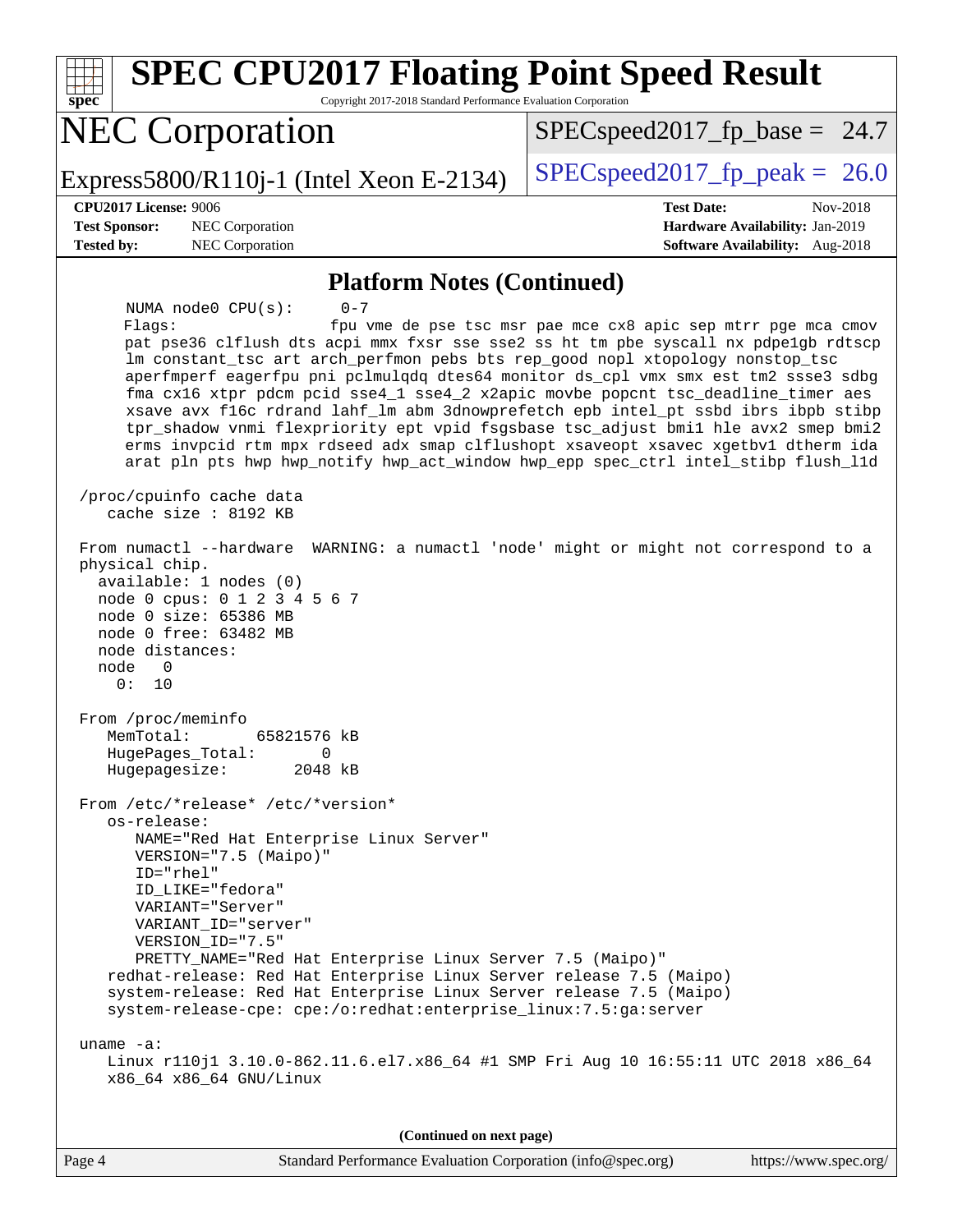| <b>SPEC CPU2017 Floating Point Speed Result</b><br>Spec<br>Copyright 2017-2018 Standard Performance Evaluation Corporation                                                                                                                                                                                                                                                                                                                                                                                                                              |                                                                                                            |  |  |
|---------------------------------------------------------------------------------------------------------------------------------------------------------------------------------------------------------------------------------------------------------------------------------------------------------------------------------------------------------------------------------------------------------------------------------------------------------------------------------------------------------------------------------------------------------|------------------------------------------------------------------------------------------------------------|--|--|
| <b>NEC Corporation</b>                                                                                                                                                                                                                                                                                                                                                                                                                                                                                                                                  | $SPEC speed2017_fp\_base = 24.7$                                                                           |  |  |
| Express5800/R110j-1 (Intel Xeon E-2134)                                                                                                                                                                                                                                                                                                                                                                                                                                                                                                                 | $SPEC speed2017fp peak = 26.0$                                                                             |  |  |
| <b>CPU2017 License: 9006</b><br><b>Test Sponsor:</b><br>NEC Corporation<br><b>Tested by:</b><br><b>NEC Corporation</b>                                                                                                                                                                                                                                                                                                                                                                                                                                  | <b>Test Date:</b><br>Nov-2018<br>Hardware Availability: Jan-2019<br><b>Software Availability:</b> Aug-2018 |  |  |
| <b>Platform Notes (Continued)</b>                                                                                                                                                                                                                                                                                                                                                                                                                                                                                                                       |                                                                                                            |  |  |
| Kernel self-reported vulnerability status:                                                                                                                                                                                                                                                                                                                                                                                                                                                                                                              |                                                                                                            |  |  |
| $CVE-2017-5754$ (Meltdown):<br>Mitigation: PTI<br>CVE-2017-5753 (Spectre variant 1): Mitigation: Load fences, __user pointer sanitization<br>CVE-2017-5715 (Spectre variant 2): Mitigation: IBRS (kernel)                                                                                                                                                                                                                                                                                                                                               |                                                                                                            |  |  |
| run-level 3 Nov 21 19:59                                                                                                                                                                                                                                                                                                                                                                                                                                                                                                                                |                                                                                                            |  |  |
| SPEC is set to: /home/cpu2017<br>Filesystem<br>Type Size Used Avail Use% Mounted on<br>/dev/sda3<br>$ext4$ 542G<br>91G 424G 18% /                                                                                                                                                                                                                                                                                                                                                                                                                       |                                                                                                            |  |  |
| Additional information from dmidecode follows. WARNING: Use caution when you interpret<br>this section. The 'dmidecode' program reads system data which is "intended to allow<br>hardware to be accurately determined", but the intent may not be met, as there are<br>frequent changes to hardware, firmware, and the "DMTF SMBIOS" standard.<br>BIOS NEC U43 10/02/2018<br>Memory:<br>2x HPE 879527-091 16 GB 2 rank 2666, configured at 2667<br>2x UNKNOWN NOT AVAILABLE 16 GB 2 rank 2666, configured at 2667<br>(End of data from sysinfo program) |                                                                                                            |  |  |
| <b>Compiler Version Notes</b>                                                                                                                                                                                                                                                                                                                                                                                                                                                                                                                           |                                                                                                            |  |  |
| CC 619.1bm_s(base) 638.imagick_s(base, peak) 644.nab_s(base, peak)                                                                                                                                                                                                                                                                                                                                                                                                                                                                                      |                                                                                                            |  |  |
| icc (ICC) 18.0.2 20180210<br>Copyright (C) 1985-2018 Intel Corporation. All rights reserved.                                                                                                                                                                                                                                                                                                                                                                                                                                                            |                                                                                                            |  |  |
| $CC$ $619.1bm_s(peak)$                                                                                                                                                                                                                                                                                                                                                                                                                                                                                                                                  |                                                                                                            |  |  |
| icc (ICC) 18.0.2 20180210<br>Copyright (C) 1985-2018 Intel Corporation. All rights reserved.<br>_________________________________                                                                                                                                                                                                                                                                                                                                                                                                                       |                                                                                                            |  |  |
| FC 607.cactuBSSN_s(base, peak)                                                                                                                                                                                                                                                                                                                                                                                                                                                                                                                          |                                                                                                            |  |  |
| icpc (ICC) 18.0.2 20180210<br>Copyright (C) 1985-2018 Intel Corporation. All rights reserved.<br>icc (ICC) 18.0.2 20180210<br>Copyright (C) 1985-2018 Intel Corporation. All rights reserved.                                                                                                                                                                                                                                                                                                                                                           |                                                                                                            |  |  |
|                                                                                                                                                                                                                                                                                                                                                                                                                                                                                                                                                         |                                                                                                            |  |  |
| (Continued on next page)<br>Page 5<br>Standard Performance Evaluation Corporation (info@spec.org)                                                                                                                                                                                                                                                                                                                                                                                                                                                       | https://www.spec.org/                                                                                      |  |  |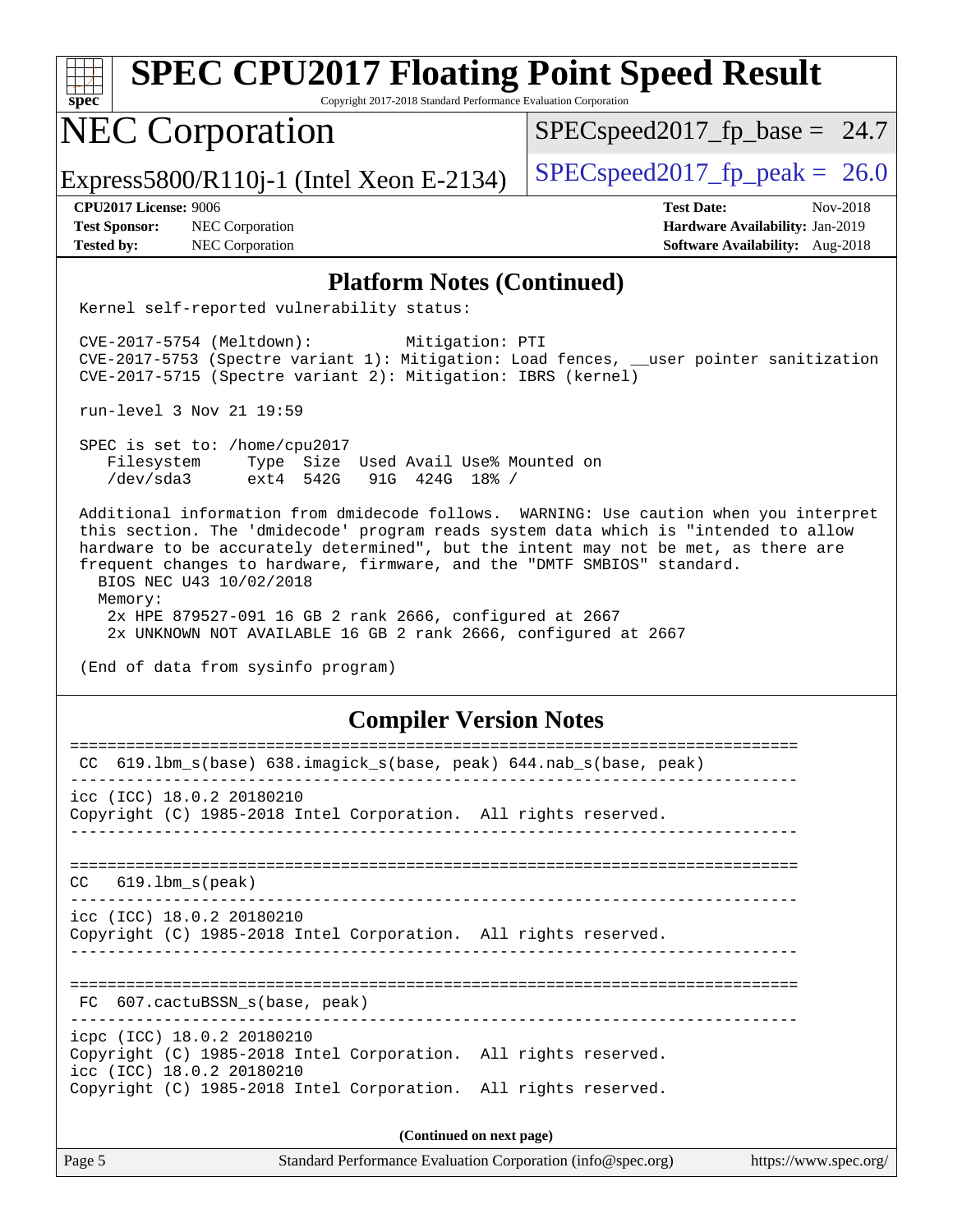| <b>SPEC CPU2017 Floating Point Speed Result</b>                                                                               |                                                                                                     |
|-------------------------------------------------------------------------------------------------------------------------------|-----------------------------------------------------------------------------------------------------|
| $spec^*$<br>Copyright 2017-2018 Standard Performance Evaluation Corporation                                                   |                                                                                                     |
| <b>NEC Corporation</b>                                                                                                        | $SPEC speed2017_fp\_base = 24.7$                                                                    |
| Express5800/R110 $i$ -1 (Intel Xeon E-2134)                                                                                   | $SPEC speed2017_fp\_peak = 26.0$                                                                    |
| <b>CPU2017 License: 9006</b><br><b>Test Sponsor:</b><br><b>NEC</b> Corporation<br>NEC Corporation<br><b>Tested by:</b>        | <b>Test Date:</b><br>Nov-2018<br>Hardware Availability: Jan-2019<br>Software Availability: Aug-2018 |
| <b>Compiler Version Notes (Continued)</b>                                                                                     |                                                                                                     |
| ifort (IFORT) 18.0.2 20180210<br>Copyright (C) 1985-2018 Intel Corporation. All rights reserved.                              |                                                                                                     |
| FC.                                                                                                                           |                                                                                                     |
| 603.bwaves_s(base) 649.fotonik3d_s(base) 654.roms_s(base, peak)<br>ifort (IFORT) 18.0.2 20180210                              |                                                                                                     |
| Copyright (C) 1985-2018 Intel Corporation. All rights reserved.                                                               |                                                                                                     |
| 603.bwaves_s(peak) 649.fotonik3d_s(peak)<br>FC.                                                                               |                                                                                                     |
| ifort (IFORT) 18.0.2 20180210<br>Copyright (C) 1985-2018 Intel Corporation. All rights reserved.                              |                                                                                                     |
| 621.wrf_s(base) 627.cam4_s(base, peak) 628.pop2_s(base)                                                                       |                                                                                                     |
| ifort (IFORT) 18.0.2 20180210<br>Copyright (C) 1985-2018 Intel Corporation. All rights reserved.<br>icc (ICC) 18.0.2 20180210 |                                                                                                     |
| Copyright (C) 1985-2018 Intel Corporation. All rights reserved.                                                               |                                                                                                     |
| $621.wrf_s(peak)$ $628.pop2_s(peak)$<br>CC.                                                                                   |                                                                                                     |
| ifort (IFORT) 18.0.2 20180210<br>Copyright (C) 1985-2018 Intel Corporation. All rights reserved.                              |                                                                                                     |
| icc (ICC) 18.0.2 20180210<br>Copyright (C) 1985-2018 Intel Corporation. All rights reserved.                                  |                                                                                                     |
| <b>Base Compiler Invocation</b>                                                                                               |                                                                                                     |
| C benchmarks:<br>$\text{icc -m64 -std=c11}$                                                                                   |                                                                                                     |
| Fortran benchmarks:<br>ifort -m64                                                                                             |                                                                                                     |
| Benchmarks using both Fortran and C:<br>ifort -m64 icc -m64 -std=c11                                                          |                                                                                                     |

**(Continued on next page)**

Page 6 Standard Performance Evaluation Corporation [\(info@spec.org\)](mailto:info@spec.org) <https://www.spec.org/>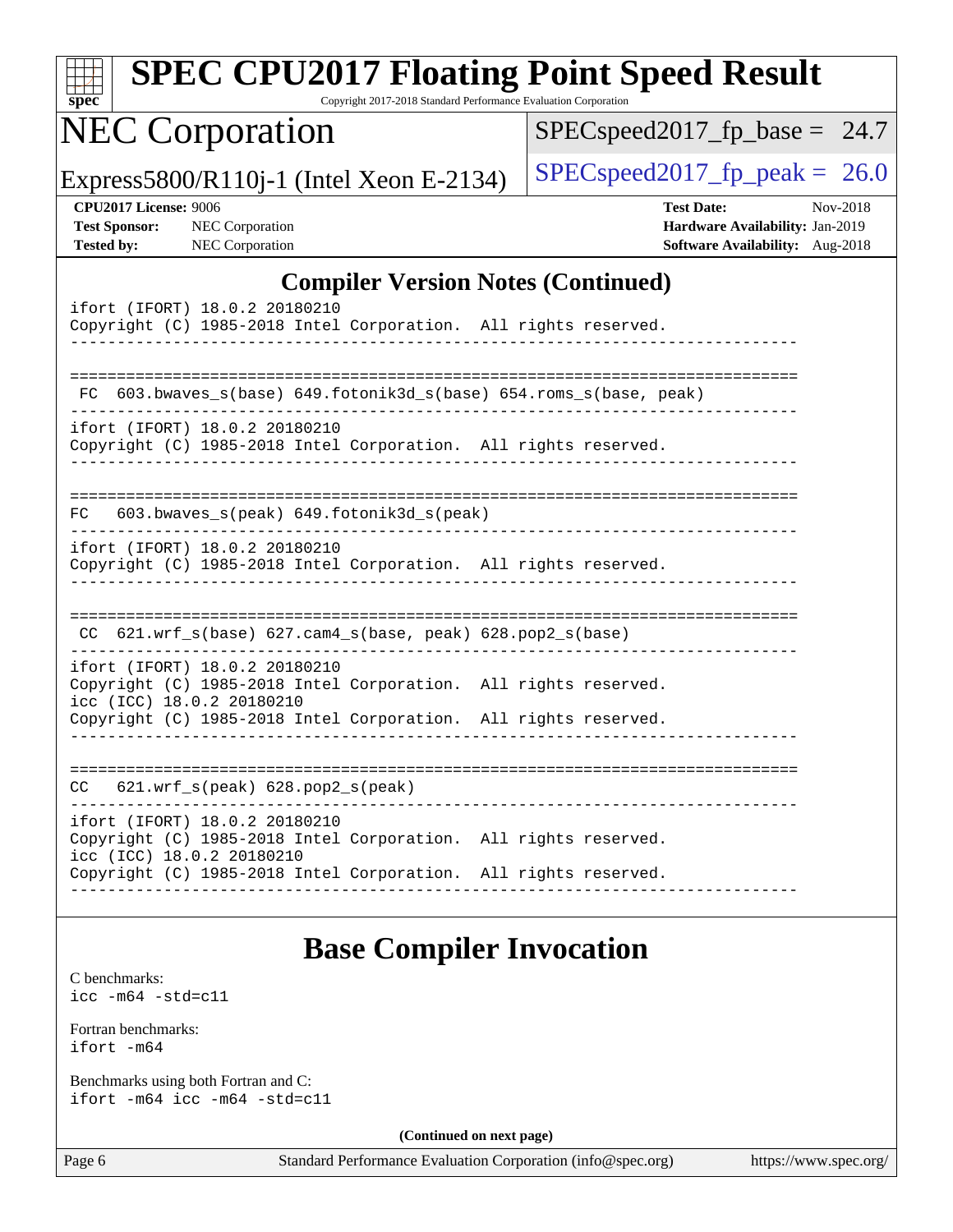

# **[SPEC CPU2017 Floating Point Speed Result](http://www.spec.org/auto/cpu2017/Docs/result-fields.html#SPECCPU2017FloatingPointSpeedResult)**

Copyright 2017-2018 Standard Performance Evaluation Corporation

## NEC Corporation

 $SPECspeed2017_fp\_base = 24.7$ 

Express5800/R110j-1 (Intel Xeon E-2134)  $\left|$  [SPECspeed2017\\_fp\\_peak =](http://www.spec.org/auto/cpu2017/Docs/result-fields.html#SPECspeed2017fppeak) 26.0

**[Test Sponsor:](http://www.spec.org/auto/cpu2017/Docs/result-fields.html#TestSponsor)** NEC Corporation **[Hardware Availability:](http://www.spec.org/auto/cpu2017/Docs/result-fields.html#HardwareAvailability)** Jan-2019 **[Tested by:](http://www.spec.org/auto/cpu2017/Docs/result-fields.html#Testedby)** NEC Corporation **[Software Availability:](http://www.spec.org/auto/cpu2017/Docs/result-fields.html#SoftwareAvailability)** Aug-2018

**[CPU2017 License:](http://www.spec.org/auto/cpu2017/Docs/result-fields.html#CPU2017License)** 9006 **[Test Date:](http://www.spec.org/auto/cpu2017/Docs/result-fields.html#TestDate)** Nov-2018

## **[Base Compiler Invocation \(Continued\)](http://www.spec.org/auto/cpu2017/Docs/result-fields.html#BaseCompilerInvocation)**

[Benchmarks using Fortran, C, and C++:](http://www.spec.org/auto/cpu2017/Docs/result-fields.html#BenchmarksusingFortranCandCXX) [icpc -m64](http://www.spec.org/cpu2017/results/res2018q4/cpu2017-20181210-10068.flags.html#user_CC_CXX_FCbase_intel_icpc_64bit_4ecb2543ae3f1412ef961e0650ca070fec7b7afdcd6ed48761b84423119d1bf6bdf5cad15b44d48e7256388bc77273b966e5eb805aefd121eb22e9299b2ec9d9) [icc -m64 -std=c11](http://www.spec.org/cpu2017/results/res2018q4/cpu2017-20181210-10068.flags.html#user_CC_CXX_FCbase_intel_icc_64bit_c11_33ee0cdaae7deeeab2a9725423ba97205ce30f63b9926c2519791662299b76a0318f32ddfffdc46587804de3178b4f9328c46fa7c2b0cd779d7a61945c91cd35) [ifort -m64](http://www.spec.org/cpu2017/results/res2018q4/cpu2017-20181210-10068.flags.html#user_CC_CXX_FCbase_intel_ifort_64bit_24f2bb282fbaeffd6157abe4f878425411749daecae9a33200eee2bee2fe76f3b89351d69a8130dd5949958ce389cf37ff59a95e7a40d588e8d3a57e0c3fd751)

## **[Base Portability Flags](http://www.spec.org/auto/cpu2017/Docs/result-fields.html#BasePortabilityFlags)**

 603.bwaves\_s: [-DSPEC\\_LP64](http://www.spec.org/cpu2017/results/res2018q4/cpu2017-20181210-10068.flags.html#suite_basePORTABILITY603_bwaves_s_DSPEC_LP64) 607.cactuBSSN\_s: [-DSPEC\\_LP64](http://www.spec.org/cpu2017/results/res2018q4/cpu2017-20181210-10068.flags.html#suite_basePORTABILITY607_cactuBSSN_s_DSPEC_LP64) 619.lbm\_s: [-DSPEC\\_LP64](http://www.spec.org/cpu2017/results/res2018q4/cpu2017-20181210-10068.flags.html#suite_basePORTABILITY619_lbm_s_DSPEC_LP64) 621.wrf\_s: [-DSPEC\\_LP64](http://www.spec.org/cpu2017/results/res2018q4/cpu2017-20181210-10068.flags.html#suite_basePORTABILITY621_wrf_s_DSPEC_LP64) [-DSPEC\\_CASE\\_FLAG](http://www.spec.org/cpu2017/results/res2018q4/cpu2017-20181210-10068.flags.html#b621.wrf_s_baseCPORTABILITY_DSPEC_CASE_FLAG) [-convert big\\_endian](http://www.spec.org/cpu2017/results/res2018q4/cpu2017-20181210-10068.flags.html#user_baseFPORTABILITY621_wrf_s_convert_big_endian_c3194028bc08c63ac5d04de18c48ce6d347e4e562e8892b8bdbdc0214820426deb8554edfa529a3fb25a586e65a3d812c835984020483e7e73212c4d31a38223) 627.cam4\_s: [-DSPEC\\_LP64](http://www.spec.org/cpu2017/results/res2018q4/cpu2017-20181210-10068.flags.html#suite_basePORTABILITY627_cam4_s_DSPEC_LP64) [-DSPEC\\_CASE\\_FLAG](http://www.spec.org/cpu2017/results/res2018q4/cpu2017-20181210-10068.flags.html#b627.cam4_s_baseCPORTABILITY_DSPEC_CASE_FLAG) 628.pop2\_s: [-DSPEC\\_LP64](http://www.spec.org/cpu2017/results/res2018q4/cpu2017-20181210-10068.flags.html#suite_basePORTABILITY628_pop2_s_DSPEC_LP64) [-DSPEC\\_CASE\\_FLAG](http://www.spec.org/cpu2017/results/res2018q4/cpu2017-20181210-10068.flags.html#b628.pop2_s_baseCPORTABILITY_DSPEC_CASE_FLAG) [-convert big\\_endian](http://www.spec.org/cpu2017/results/res2018q4/cpu2017-20181210-10068.flags.html#user_baseFPORTABILITY628_pop2_s_convert_big_endian_c3194028bc08c63ac5d04de18c48ce6d347e4e562e8892b8bdbdc0214820426deb8554edfa529a3fb25a586e65a3d812c835984020483e7e73212c4d31a38223) [-assume byterecl](http://www.spec.org/cpu2017/results/res2018q4/cpu2017-20181210-10068.flags.html#user_baseFPORTABILITY628_pop2_s_assume_byterecl_7e47d18b9513cf18525430bbf0f2177aa9bf368bc7a059c09b2c06a34b53bd3447c950d3f8d6c70e3faf3a05c8557d66a5798b567902e8849adc142926523472) 638.imagick\_s: [-DSPEC\\_LP64](http://www.spec.org/cpu2017/results/res2018q4/cpu2017-20181210-10068.flags.html#suite_basePORTABILITY638_imagick_s_DSPEC_LP64) 644.nab\_s: [-DSPEC\\_LP64](http://www.spec.org/cpu2017/results/res2018q4/cpu2017-20181210-10068.flags.html#suite_basePORTABILITY644_nab_s_DSPEC_LP64) 649.fotonik3d\_s: [-DSPEC\\_LP64](http://www.spec.org/cpu2017/results/res2018q4/cpu2017-20181210-10068.flags.html#suite_basePORTABILITY649_fotonik3d_s_DSPEC_LP64) 654.roms\_s: [-DSPEC\\_LP64](http://www.spec.org/cpu2017/results/res2018q4/cpu2017-20181210-10068.flags.html#suite_basePORTABILITY654_roms_s_DSPEC_LP64)

## **[Base Optimization Flags](http://www.spec.org/auto/cpu2017/Docs/result-fields.html#BaseOptimizationFlags)**

#### [C benchmarks](http://www.spec.org/auto/cpu2017/Docs/result-fields.html#Cbenchmarks):

[-Wl,-z,muldefs](http://www.spec.org/cpu2017/results/res2018q4/cpu2017-20181210-10068.flags.html#user_CCbase_link_force_multiple1_b4cbdb97b34bdee9ceefcfe54f4c8ea74255f0b02a4b23e853cdb0e18eb4525ac79b5a88067c842dd0ee6996c24547a27a4b99331201badda8798ef8a743f577) [-xCORE-AVX2](http://www.spec.org/cpu2017/results/res2018q4/cpu2017-20181210-10068.flags.html#user_CCbase_f-xCORE-AVX2) [-ipo](http://www.spec.org/cpu2017/results/res2018q4/cpu2017-20181210-10068.flags.html#user_CCbase_f-ipo) [-O3](http://www.spec.org/cpu2017/results/res2018q4/cpu2017-20181210-10068.flags.html#user_CCbase_f-O3) [-no-prec-div](http://www.spec.org/cpu2017/results/res2018q4/cpu2017-20181210-10068.flags.html#user_CCbase_f-no-prec-div) [-qopt-prefetch](http://www.spec.org/cpu2017/results/res2018q4/cpu2017-20181210-10068.flags.html#user_CCbase_f-qopt-prefetch) [-ffinite-math-only](http://www.spec.org/cpu2017/results/res2018q4/cpu2017-20181210-10068.flags.html#user_CCbase_f_finite_math_only_cb91587bd2077682c4b38af759c288ed7c732db004271a9512da14a4f8007909a5f1427ecbf1a0fb78ff2a814402c6114ac565ca162485bbcae155b5e4258871) [-qopt-mem-layout-trans=3](http://www.spec.org/cpu2017/results/res2018q4/cpu2017-20181210-10068.flags.html#user_CCbase_f-qopt-mem-layout-trans_de80db37974c74b1f0e20d883f0b675c88c3b01e9d123adea9b28688d64333345fb62bc4a798493513fdb68f60282f9a726aa07f478b2f7113531aecce732043) [-qopenmp](http://www.spec.org/cpu2017/results/res2018q4/cpu2017-20181210-10068.flags.html#user_CCbase_qopenmp_16be0c44f24f464004c6784a7acb94aca937f053568ce72f94b139a11c7c168634a55f6653758ddd83bcf7b8463e8028bb0b48b77bcddc6b78d5d95bb1df2967) [-DSPEC\\_OPENMP](http://www.spec.org/cpu2017/results/res2018q4/cpu2017-20181210-10068.flags.html#suite_CCbase_DSPEC_OPENMP) [-L/usr/local/je5.0.1-64/lib](http://www.spec.org/cpu2017/results/res2018q4/cpu2017-20181210-10068.flags.html#user_CCbase_jemalloc_link_path64_4b10a636b7bce113509b17f3bd0d6226c5fb2346b9178c2d0232c14f04ab830f976640479e5c33dc2bcbbdad86ecfb6634cbbd4418746f06f368b512fced5394) [-ljemalloc](http://www.spec.org/cpu2017/results/res2018q4/cpu2017-20181210-10068.flags.html#user_CCbase_jemalloc_link_lib_d1249b907c500fa1c0672f44f562e3d0f79738ae9e3c4a9c376d49f265a04b9c99b167ecedbf6711b3085be911c67ff61f150a17b3472be731631ba4d0471706)

#### [Fortran benchmarks](http://www.spec.org/auto/cpu2017/Docs/result-fields.html#Fortranbenchmarks):

[-Wl,-z,muldefs](http://www.spec.org/cpu2017/results/res2018q4/cpu2017-20181210-10068.flags.html#user_FCbase_link_force_multiple1_b4cbdb97b34bdee9ceefcfe54f4c8ea74255f0b02a4b23e853cdb0e18eb4525ac79b5a88067c842dd0ee6996c24547a27a4b99331201badda8798ef8a743f577) -DSPEC OPENMP [-xCORE-AVX2](http://www.spec.org/cpu2017/results/res2018q4/cpu2017-20181210-10068.flags.html#user_FCbase_f-xCORE-AVX2) [-ipo](http://www.spec.org/cpu2017/results/res2018q4/cpu2017-20181210-10068.flags.html#user_FCbase_f-ipo) [-O3](http://www.spec.org/cpu2017/results/res2018q4/cpu2017-20181210-10068.flags.html#user_FCbase_f-O3) [-no-prec-div](http://www.spec.org/cpu2017/results/res2018q4/cpu2017-20181210-10068.flags.html#user_FCbase_f-no-prec-div) [-qopt-prefetch](http://www.spec.org/cpu2017/results/res2018q4/cpu2017-20181210-10068.flags.html#user_FCbase_f-qopt-prefetch) [-ffinite-math-only](http://www.spec.org/cpu2017/results/res2018q4/cpu2017-20181210-10068.flags.html#user_FCbase_f_finite_math_only_cb91587bd2077682c4b38af759c288ed7c732db004271a9512da14a4f8007909a5f1427ecbf1a0fb78ff2a814402c6114ac565ca162485bbcae155b5e4258871) [-qopt-mem-layout-trans=3](http://www.spec.org/cpu2017/results/res2018q4/cpu2017-20181210-10068.flags.html#user_FCbase_f-qopt-mem-layout-trans_de80db37974c74b1f0e20d883f0b675c88c3b01e9d123adea9b28688d64333345fb62bc4a798493513fdb68f60282f9a726aa07f478b2f7113531aecce732043) [-qopenmp](http://www.spec.org/cpu2017/results/res2018q4/cpu2017-20181210-10068.flags.html#user_FCbase_qopenmp_16be0c44f24f464004c6784a7acb94aca937f053568ce72f94b139a11c7c168634a55f6653758ddd83bcf7b8463e8028bb0b48b77bcddc6b78d5d95bb1df2967) [-nostandard-realloc-lhs](http://www.spec.org/cpu2017/results/res2018q4/cpu2017-20181210-10068.flags.html#user_FCbase_f_2003_std_realloc_82b4557e90729c0f113870c07e44d33d6f5a304b4f63d4c15d2d0f1fab99f5daaed73bdb9275d9ae411527f28b936061aa8b9c8f2d63842963b95c9dd6426b8a) [-L/usr/local/je5.0.1-64/lib](http://www.spec.org/cpu2017/results/res2018q4/cpu2017-20181210-10068.flags.html#user_FCbase_jemalloc_link_path64_4b10a636b7bce113509b17f3bd0d6226c5fb2346b9178c2d0232c14f04ab830f976640479e5c33dc2bcbbdad86ecfb6634cbbd4418746f06f368b512fced5394) [-ljemalloc](http://www.spec.org/cpu2017/results/res2018q4/cpu2017-20181210-10068.flags.html#user_FCbase_jemalloc_link_lib_d1249b907c500fa1c0672f44f562e3d0f79738ae9e3c4a9c376d49f265a04b9c99b167ecedbf6711b3085be911c67ff61f150a17b3472be731631ba4d0471706)

#### [Benchmarks using both Fortran and C](http://www.spec.org/auto/cpu2017/Docs/result-fields.html#BenchmarksusingbothFortranandC):

[-Wl,-z,muldefs](http://www.spec.org/cpu2017/results/res2018q4/cpu2017-20181210-10068.flags.html#user_CC_FCbase_link_force_multiple1_b4cbdb97b34bdee9ceefcfe54f4c8ea74255f0b02a4b23e853cdb0e18eb4525ac79b5a88067c842dd0ee6996c24547a27a4b99331201badda8798ef8a743f577) [-xCORE-AVX2](http://www.spec.org/cpu2017/results/res2018q4/cpu2017-20181210-10068.flags.html#user_CC_FCbase_f-xCORE-AVX2) [-ipo](http://www.spec.org/cpu2017/results/res2018q4/cpu2017-20181210-10068.flags.html#user_CC_FCbase_f-ipo) [-O3](http://www.spec.org/cpu2017/results/res2018q4/cpu2017-20181210-10068.flags.html#user_CC_FCbase_f-O3) [-no-prec-div](http://www.spec.org/cpu2017/results/res2018q4/cpu2017-20181210-10068.flags.html#user_CC_FCbase_f-no-prec-div) [-qopt-prefetch](http://www.spec.org/cpu2017/results/res2018q4/cpu2017-20181210-10068.flags.html#user_CC_FCbase_f-qopt-prefetch) [-ffinite-math-only](http://www.spec.org/cpu2017/results/res2018q4/cpu2017-20181210-10068.flags.html#user_CC_FCbase_f_finite_math_only_cb91587bd2077682c4b38af759c288ed7c732db004271a9512da14a4f8007909a5f1427ecbf1a0fb78ff2a814402c6114ac565ca162485bbcae155b5e4258871) [-qopt-mem-layout-trans=3](http://www.spec.org/cpu2017/results/res2018q4/cpu2017-20181210-10068.flags.html#user_CC_FCbase_f-qopt-mem-layout-trans_de80db37974c74b1f0e20d883f0b675c88c3b01e9d123adea9b28688d64333345fb62bc4a798493513fdb68f60282f9a726aa07f478b2f7113531aecce732043) [-qopenmp](http://www.spec.org/cpu2017/results/res2018q4/cpu2017-20181210-10068.flags.html#user_CC_FCbase_qopenmp_16be0c44f24f464004c6784a7acb94aca937f053568ce72f94b139a11c7c168634a55f6653758ddd83bcf7b8463e8028bb0b48b77bcddc6b78d5d95bb1df2967) [-DSPEC\\_OPENMP](http://www.spec.org/cpu2017/results/res2018q4/cpu2017-20181210-10068.flags.html#suite_CC_FCbase_DSPEC_OPENMP) [-nostandard-realloc-lhs](http://www.spec.org/cpu2017/results/res2018q4/cpu2017-20181210-10068.flags.html#user_CC_FCbase_f_2003_std_realloc_82b4557e90729c0f113870c07e44d33d6f5a304b4f63d4c15d2d0f1fab99f5daaed73bdb9275d9ae411527f28b936061aa8b9c8f2d63842963b95c9dd6426b8a) [-L/usr/local/je5.0.1-64/lib](http://www.spec.org/cpu2017/results/res2018q4/cpu2017-20181210-10068.flags.html#user_CC_FCbase_jemalloc_link_path64_4b10a636b7bce113509b17f3bd0d6226c5fb2346b9178c2d0232c14f04ab830f976640479e5c33dc2bcbbdad86ecfb6634cbbd4418746f06f368b512fced5394) [-ljemalloc](http://www.spec.org/cpu2017/results/res2018q4/cpu2017-20181210-10068.flags.html#user_CC_FCbase_jemalloc_link_lib_d1249b907c500fa1c0672f44f562e3d0f79738ae9e3c4a9c376d49f265a04b9c99b167ecedbf6711b3085be911c67ff61f150a17b3472be731631ba4d0471706)

#### [Benchmarks using Fortran, C, and C++:](http://www.spec.org/auto/cpu2017/Docs/result-fields.html#BenchmarksusingFortranCandCXX)

```
-Wl,-z,muldefs -xCORE-AVX2 -ipo -O3 -no-prec-div -qopt-prefetch
-ffinite-math-only -qopt-mem-layout-trans=3 -qopenmp -DSPEC_OPENMP
-nostandard-realloc-lhs -L/usr/local/je5.0.1-64/lib -ljemalloc
```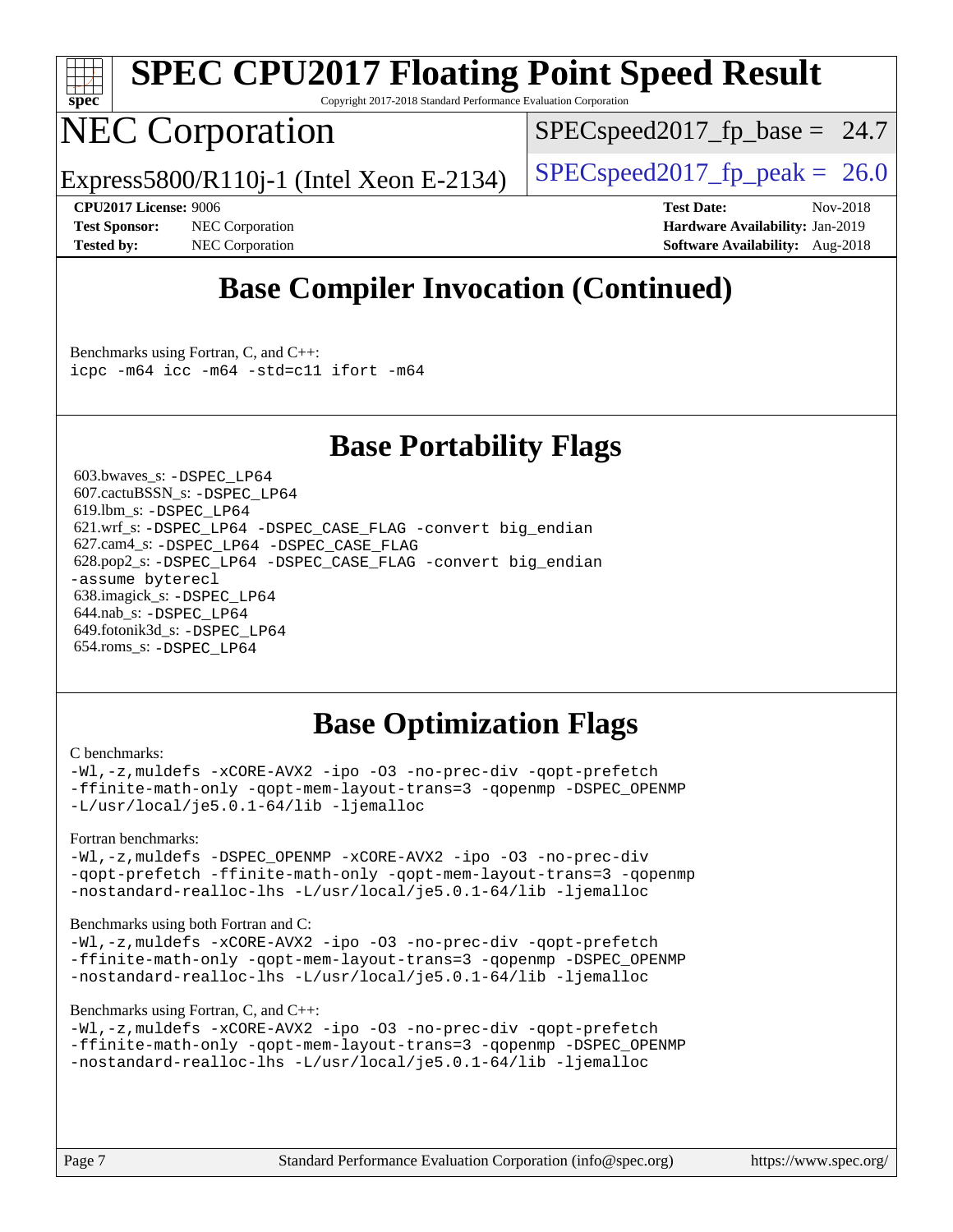| s<br>De<br>c |  |  |  |  |  |
|--------------|--|--|--|--|--|

# **[SPEC CPU2017 Floating Point Speed Result](http://www.spec.org/auto/cpu2017/Docs/result-fields.html#SPECCPU2017FloatingPointSpeedResult)**

Copyright 2017-2018 Standard Performance Evaluation Corporation

## NEC Corporation

 $SPECspeed2017<sub>fp</sub> base = 24.7$ 

Express5800/R110j-1 (Intel Xeon E-2134)  $\left|$  [SPECspeed2017\\_fp\\_peak =](http://www.spec.org/auto/cpu2017/Docs/result-fields.html#SPECspeed2017fppeak) 26.0

**[Test Sponsor:](http://www.spec.org/auto/cpu2017/Docs/result-fields.html#TestSponsor)** NEC Corporation **[Hardware Availability:](http://www.spec.org/auto/cpu2017/Docs/result-fields.html#HardwareAvailability)** Jan-2019 **[Tested by:](http://www.spec.org/auto/cpu2017/Docs/result-fields.html#Testedby)** NEC Corporation **[Software Availability:](http://www.spec.org/auto/cpu2017/Docs/result-fields.html#SoftwareAvailability)** Aug-2018

**[CPU2017 License:](http://www.spec.org/auto/cpu2017/Docs/result-fields.html#CPU2017License)** 9006 **[Test Date:](http://www.spec.org/auto/cpu2017/Docs/result-fields.html#TestDate)** Nov-2018

## **[Peak Compiler Invocation](http://www.spec.org/auto/cpu2017/Docs/result-fields.html#PeakCompilerInvocation)**

[C benchmarks](http://www.spec.org/auto/cpu2017/Docs/result-fields.html#Cbenchmarks): [icc -m64 -std=c11](http://www.spec.org/cpu2017/results/res2018q4/cpu2017-20181210-10068.flags.html#user_CCpeak_intel_icc_64bit_c11_33ee0cdaae7deeeab2a9725423ba97205ce30f63b9926c2519791662299b76a0318f32ddfffdc46587804de3178b4f9328c46fa7c2b0cd779d7a61945c91cd35)

[Fortran benchmarks:](http://www.spec.org/auto/cpu2017/Docs/result-fields.html#Fortranbenchmarks) [ifort -m64](http://www.spec.org/cpu2017/results/res2018q4/cpu2017-20181210-10068.flags.html#user_FCpeak_intel_ifort_64bit_24f2bb282fbaeffd6157abe4f878425411749daecae9a33200eee2bee2fe76f3b89351d69a8130dd5949958ce389cf37ff59a95e7a40d588e8d3a57e0c3fd751)

[Benchmarks using both Fortran and C](http://www.spec.org/auto/cpu2017/Docs/result-fields.html#BenchmarksusingbothFortranandC): [ifort -m64](http://www.spec.org/cpu2017/results/res2018q4/cpu2017-20181210-10068.flags.html#user_CC_FCpeak_intel_ifort_64bit_24f2bb282fbaeffd6157abe4f878425411749daecae9a33200eee2bee2fe76f3b89351d69a8130dd5949958ce389cf37ff59a95e7a40d588e8d3a57e0c3fd751) [icc -m64 -std=c11](http://www.spec.org/cpu2017/results/res2018q4/cpu2017-20181210-10068.flags.html#user_CC_FCpeak_intel_icc_64bit_c11_33ee0cdaae7deeeab2a9725423ba97205ce30f63b9926c2519791662299b76a0318f32ddfffdc46587804de3178b4f9328c46fa7c2b0cd779d7a61945c91cd35)

[Benchmarks using Fortran, C, and C++](http://www.spec.org/auto/cpu2017/Docs/result-fields.html#BenchmarksusingFortranCandCXX): [icpc -m64](http://www.spec.org/cpu2017/results/res2018q4/cpu2017-20181210-10068.flags.html#user_CC_CXX_FCpeak_intel_icpc_64bit_4ecb2543ae3f1412ef961e0650ca070fec7b7afdcd6ed48761b84423119d1bf6bdf5cad15b44d48e7256388bc77273b966e5eb805aefd121eb22e9299b2ec9d9) [icc -m64 -std=c11](http://www.spec.org/cpu2017/results/res2018q4/cpu2017-20181210-10068.flags.html#user_CC_CXX_FCpeak_intel_icc_64bit_c11_33ee0cdaae7deeeab2a9725423ba97205ce30f63b9926c2519791662299b76a0318f32ddfffdc46587804de3178b4f9328c46fa7c2b0cd779d7a61945c91cd35) [ifort -m64](http://www.spec.org/cpu2017/results/res2018q4/cpu2017-20181210-10068.flags.html#user_CC_CXX_FCpeak_intel_ifort_64bit_24f2bb282fbaeffd6157abe4f878425411749daecae9a33200eee2bee2fe76f3b89351d69a8130dd5949958ce389cf37ff59a95e7a40d588e8d3a57e0c3fd751)

## **[Peak Portability Flags](http://www.spec.org/auto/cpu2017/Docs/result-fields.html#PeakPortabilityFlags)**

Same as Base Portability Flags

## **[Peak Optimization Flags](http://www.spec.org/auto/cpu2017/Docs/result-fields.html#PeakOptimizationFlags)**

[C benchmarks](http://www.spec.org/auto/cpu2017/Docs/result-fields.html#Cbenchmarks):

619.lbm\_s: basepeak = yes

638.imagick\_s: basepeak = yes

 644.nab\_s: [-xCORE-AVX2](http://www.spec.org/cpu2017/results/res2018q4/cpu2017-20181210-10068.flags.html#user_peakCOPTIMIZE644_nab_s_f-xCORE-AVX2) [-ipo](http://www.spec.org/cpu2017/results/res2018q4/cpu2017-20181210-10068.flags.html#user_peakCOPTIMIZE644_nab_s_f-ipo) [-O3](http://www.spec.org/cpu2017/results/res2018q4/cpu2017-20181210-10068.flags.html#user_peakCOPTIMIZE644_nab_s_f-O3) [-no-prec-div](http://www.spec.org/cpu2017/results/res2018q4/cpu2017-20181210-10068.flags.html#user_peakCOPTIMIZE644_nab_s_f-no-prec-div) [-qopt-prefetch](http://www.spec.org/cpu2017/results/res2018q4/cpu2017-20181210-10068.flags.html#user_peakCOPTIMIZE644_nab_s_f-qopt-prefetch) [-ffinite-math-only](http://www.spec.org/cpu2017/results/res2018q4/cpu2017-20181210-10068.flags.html#user_peakCOPTIMIZE644_nab_s_f_finite_math_only_cb91587bd2077682c4b38af759c288ed7c732db004271a9512da14a4f8007909a5f1427ecbf1a0fb78ff2a814402c6114ac565ca162485bbcae155b5e4258871) [-qopt-mem-layout-trans=3](http://www.spec.org/cpu2017/results/res2018q4/cpu2017-20181210-10068.flags.html#user_peakCOPTIMIZE644_nab_s_f-qopt-mem-layout-trans_de80db37974c74b1f0e20d883f0b675c88c3b01e9d123adea9b28688d64333345fb62bc4a798493513fdb68f60282f9a726aa07f478b2f7113531aecce732043) [-qopenmp](http://www.spec.org/cpu2017/results/res2018q4/cpu2017-20181210-10068.flags.html#user_peakCOPTIMIZE644_nab_s_qopenmp_16be0c44f24f464004c6784a7acb94aca937f053568ce72f94b139a11c7c168634a55f6653758ddd83bcf7b8463e8028bb0b48b77bcddc6b78d5d95bb1df2967) [-DSPEC\\_OPENMP](http://www.spec.org/cpu2017/results/res2018q4/cpu2017-20181210-10068.flags.html#suite_peakCOPTIMIZE644_nab_s_DSPEC_OPENMP)

[Fortran benchmarks](http://www.spec.org/auto/cpu2017/Docs/result-fields.html#Fortranbenchmarks):

 603.bwaves\_s: [-prof-gen](http://www.spec.org/cpu2017/results/res2018q4/cpu2017-20181210-10068.flags.html#user_peakPASS1_FFLAGSPASS1_LDFLAGS603_bwaves_s_prof_gen_5aa4926d6013ddb2a31985c654b3eb18169fc0c6952a63635c234f711e6e63dd76e94ad52365559451ec499a2cdb89e4dc58ba4c67ef54ca681ffbe1461d6b36)(pass 1) [-prof-use](http://www.spec.org/cpu2017/results/res2018q4/cpu2017-20181210-10068.flags.html#user_peakPASS2_FFLAGSPASS2_LDFLAGS603_bwaves_s_prof_use_1a21ceae95f36a2b53c25747139a6c16ca95bd9def2a207b4f0849963b97e94f5260e30a0c64f4bb623698870e679ca08317ef8150905d41bd88c6f78df73f19)(pass 2) [-DSPEC\\_SUPPRESS\\_OPENMP](http://www.spec.org/cpu2017/results/res2018q4/cpu2017-20181210-10068.flags.html#suite_peakPASS1_FOPTIMIZE603_bwaves_s_DSPEC_SUPPRESS_OPENMP) [-DSPEC\\_OPENMP](http://www.spec.org/cpu2017/results/res2018q4/cpu2017-20181210-10068.flags.html#suite_peakPASS2_FOPTIMIZE603_bwaves_s_DSPEC_OPENMP) [-O2](http://www.spec.org/cpu2017/results/res2018q4/cpu2017-20181210-10068.flags.html#user_peakPASS1_FOPTIMIZE603_bwaves_s_f-O2) [-xCORE-AVX2](http://www.spec.org/cpu2017/results/res2018q4/cpu2017-20181210-10068.flags.html#user_peakPASS2_FOPTIMIZE603_bwaves_s_f-xCORE-AVX2) [-qopt-prefetch](http://www.spec.org/cpu2017/results/res2018q4/cpu2017-20181210-10068.flags.html#user_peakPASS1_FOPTIMIZEPASS2_FOPTIMIZE603_bwaves_s_f-qopt-prefetch) [-ipo](http://www.spec.org/cpu2017/results/res2018q4/cpu2017-20181210-10068.flags.html#user_peakPASS2_FOPTIMIZE603_bwaves_s_f-ipo) [-O3](http://www.spec.org/cpu2017/results/res2018q4/cpu2017-20181210-10068.flags.html#user_peakPASS2_FOPTIMIZE603_bwaves_s_f-O3) [-ffinite-math-only](http://www.spec.org/cpu2017/results/res2018q4/cpu2017-20181210-10068.flags.html#user_peakPASS1_FOPTIMIZEPASS2_FOPTIMIZE603_bwaves_s_f_finite_math_only_cb91587bd2077682c4b38af759c288ed7c732db004271a9512da14a4f8007909a5f1427ecbf1a0fb78ff2a814402c6114ac565ca162485bbcae155b5e4258871) [-no-prec-div](http://www.spec.org/cpu2017/results/res2018q4/cpu2017-20181210-10068.flags.html#user_peakPASS2_FOPTIMIZE603_bwaves_s_f-no-prec-div) [-qopt-mem-layout-trans=3](http://www.spec.org/cpu2017/results/res2018q4/cpu2017-20181210-10068.flags.html#user_peakPASS1_FOPTIMIZEPASS2_FOPTIMIZE603_bwaves_s_f-qopt-mem-layout-trans_de80db37974c74b1f0e20d883f0b675c88c3b01e9d123adea9b28688d64333345fb62bc4a798493513fdb68f60282f9a726aa07f478b2f7113531aecce732043) [-qopenmp](http://www.spec.org/cpu2017/results/res2018q4/cpu2017-20181210-10068.flags.html#user_peakPASS2_FOPTIMIZE603_bwaves_s_qopenmp_16be0c44f24f464004c6784a7acb94aca937f053568ce72f94b139a11c7c168634a55f6653758ddd83bcf7b8463e8028bb0b48b77bcddc6b78d5d95bb1df2967) [-nostandard-realloc-lhs](http://www.spec.org/cpu2017/results/res2018q4/cpu2017-20181210-10068.flags.html#user_peakEXTRA_FOPTIMIZE603_bwaves_s_f_2003_std_realloc_82b4557e90729c0f113870c07e44d33d6f5a304b4f63d4c15d2d0f1fab99f5daaed73bdb9275d9ae411527f28b936061aa8b9c8f2d63842963b95c9dd6426b8a)

649.fotonik3d\_s: Same as 603.bwaves\_s

```
 654.roms_s: -DSPEC_OPENMP -xCORE-AVX2 -ipo -O3 -no-prec-div
-qopt-prefetch -ffinite-math-only -qopt-mem-layout-trans=3
-qopenmp -nostandard-realloc-lhs
```
**(Continued on next page)**